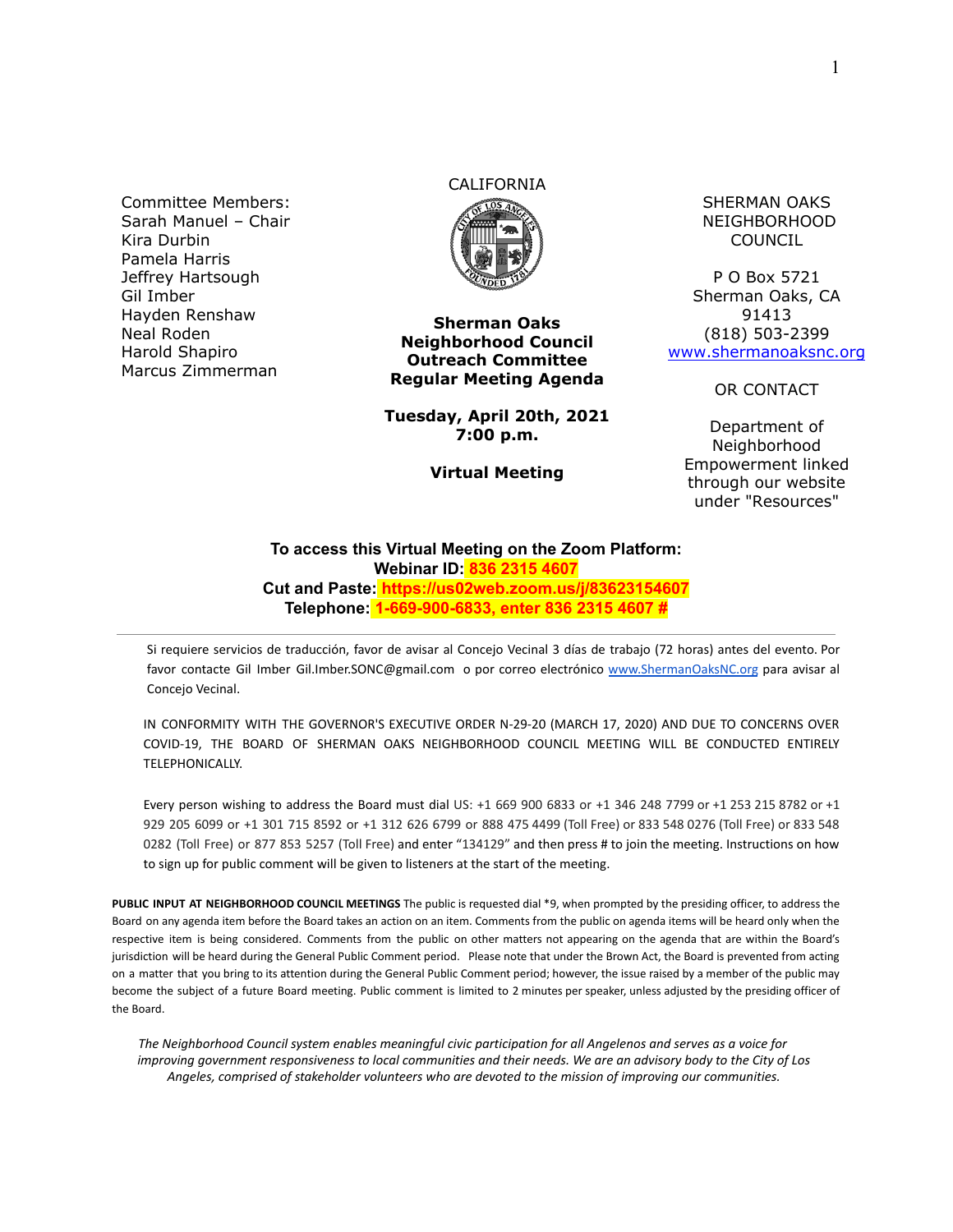#### **AGENDA**

- **1. Call to Order and Welcome** Chair, Sarah Manuel
- **2. Roll Call and Introductions** Chair, Sarah Manuel, Committee Member, Gil Imber
- **3. Administrative Motions: ACTION ITEM. ROLL CALL VOTE REQUIRED.** A. Approval of Prior Meeting Minutes
	- i. March 16th, 2021 Regular Meeting Minutes -- **ACTION ITEM. ROLL CALL VOTE REQUIRED.**
- **4. Chair's Report: 3 minutes,** Sarah Manuel
- **5. Project Updates & Discussion (20 minutes)** *with CD4 representatives, Alexandria Naseef and Jeremy Tramer. Please see supporting documentation.*
	- *1 minute Public Comment for each sub-agendized item.*
	- A. Neighbor Assistance Program Marcus Zimmerman
	- B. Working Group Kira Durbin, Pamela Harris
	- C. Webcorner Update Harold Shapiro
	- D. Website Gil Imber
	- E. Newsletter The Ziff Flyer & Social Media Platform Metrics Sarah Manuel
	- F. SONC Election 2021 Sarah Manuel
- **6. Public Official Comment: 2 minutes each** *Comments by public officials*
- **7. Public Comment**: **2 minutes each** *Comments by the public on non-agenda items within the SONC Outreach Committee's jurisdiction.*
- **8. Street Clean Up Discussion**

#### **9. SONC Virtual Movie Series -- ACTION ITEM. ROLL CALL VOTE. (10-minutes)**

- A. A motion to approve SONC Virtual Movie Series. The Virtual Movie Series will be held via Zoom Video Conferencing from May 2021 - December 2021 featuring but not limited to a [Hollywood Documentary](https://www.youtube.com/watch?v=xZ6T-qlO7w4) of [Marsha](https://www.imdb.com/name/nm0402554/bio) Hunt. **ACTION ITEM. ROLL CALL VOTE.**
- B. A motion to approve the expenditure of \$700 to purchase Hauptwerk software for Outreach efforts including but not limited to a Public-domain [family-friendly](https://youtu.be/vrODRjLJjuY) [cartoons with the musical accompaniment by professional](https://youtu.be/vrODRjLJjuY) musician, Gil Imber. The licensing and software will be owned by SONC and administered by Gil Imber. Please see supporting documentation. **ACTION ITEM. ROLL CALL VOTE.**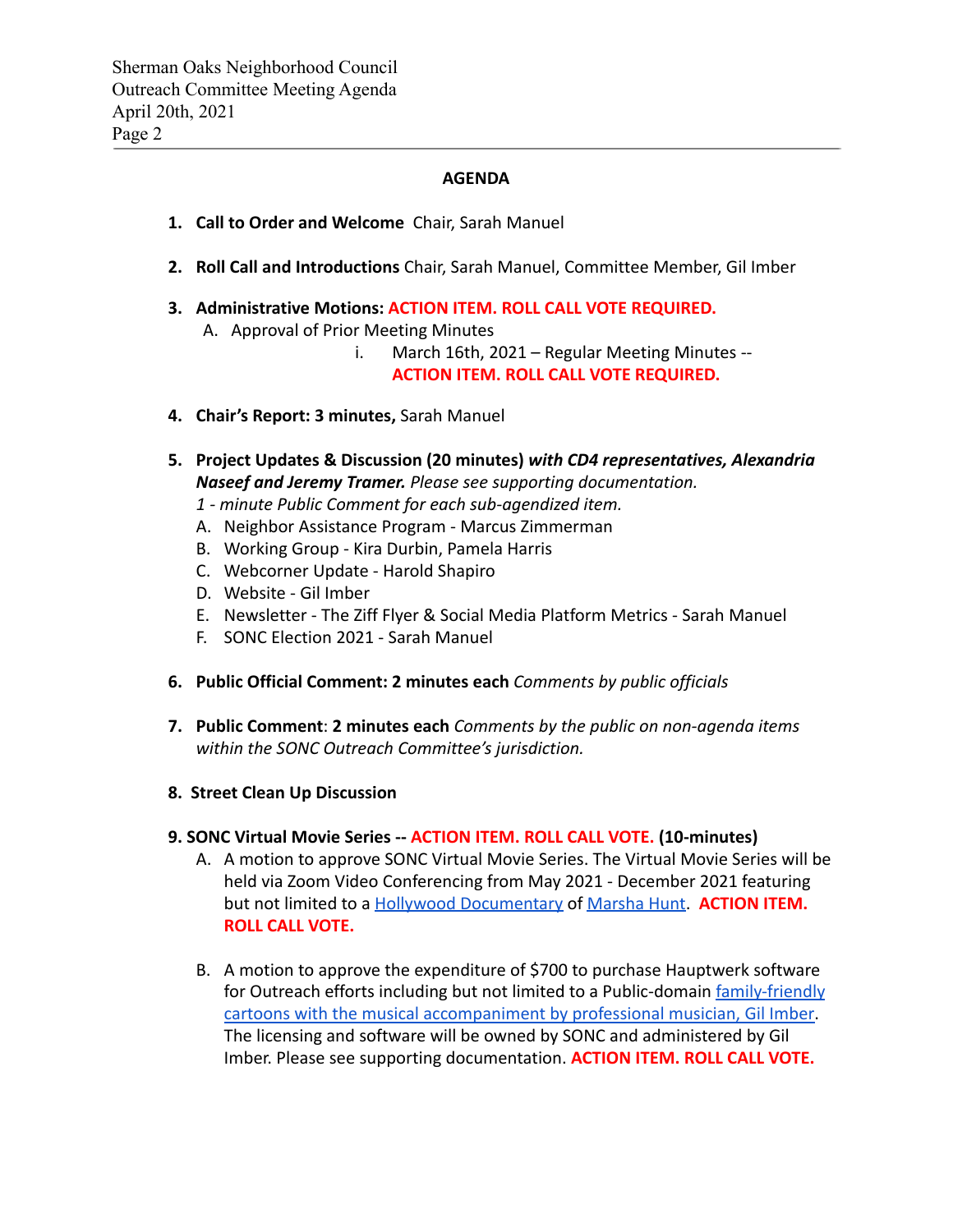### **10. Discussion on designing a [Utility Box](https://youtu.be/oeBes1fJV5s) for the Sherman Oaks Neighborhood Council with Sherman Oaks Chamber of Commerce, Sarah Manuel** *Please see supporting documentation.*

## **12. Branding Kit Discussion and Development of Mailing Lists - Assign a project lead, Sarah Manuel**

**13. New Business** – Introduction topics for consideration of the Outreach Committee at future meetings: (**5 minutes)** *Public Comment for each sub-agendized item.*

- A. Other items for consideration for next Agenda(s)
- **14. Announcements** on items within the SONC Outreach Committee's jurisdiction
	- **⮚ The Valley of Change 2nd Saturday of the Month, Next one is March 13th - Helping Friends in Need**
	- **⮚ Next Outreach Meeting, May 18th, 2021, 7pm**
	- **⮚ NHIFP is seeking volunteers, Email Barbara @ bjavitz@gmail.com**
- **15. Adjourn**

**THE AMERICAN WITH DISABILITIES ACT** As a covered entity under Title II of the Americans with Disabilities Act, the City of Los Angeles does not discriminate on the basis of disability and upon request will provide reasonable accommodation to ensure equal access to its programs, services, and activities. Sign language interpreters, assisted listening devices, or other auxiliary aids and/or services may be provided upon request. To ensure availability of services, please make your request at least 3 business days (72 hours) prior to the meeting by contacting the Department of Neighborhood Empowerment by calling (213) 978-1551 or email: [NCsupport@lacity.org](mailto:NCsupport@lacity.org)

**PUBLIC ACCESS OF RECORDS** – In compliance with Government Code section 54957.5, non-exempt writings that are distributed to a majority or all of the board in advance of a meeting may be viewed at our website: [www.ShermanOaksNC.org](http://www.shermanoaksnc.org) or at the scheduled meeting. In addition, if you would like a copy of any record related to an item on the agenda, please email at: [Gil.Imber.SONC@gmail.com](mailto:Gil.Imber.SONC@gmail.com).